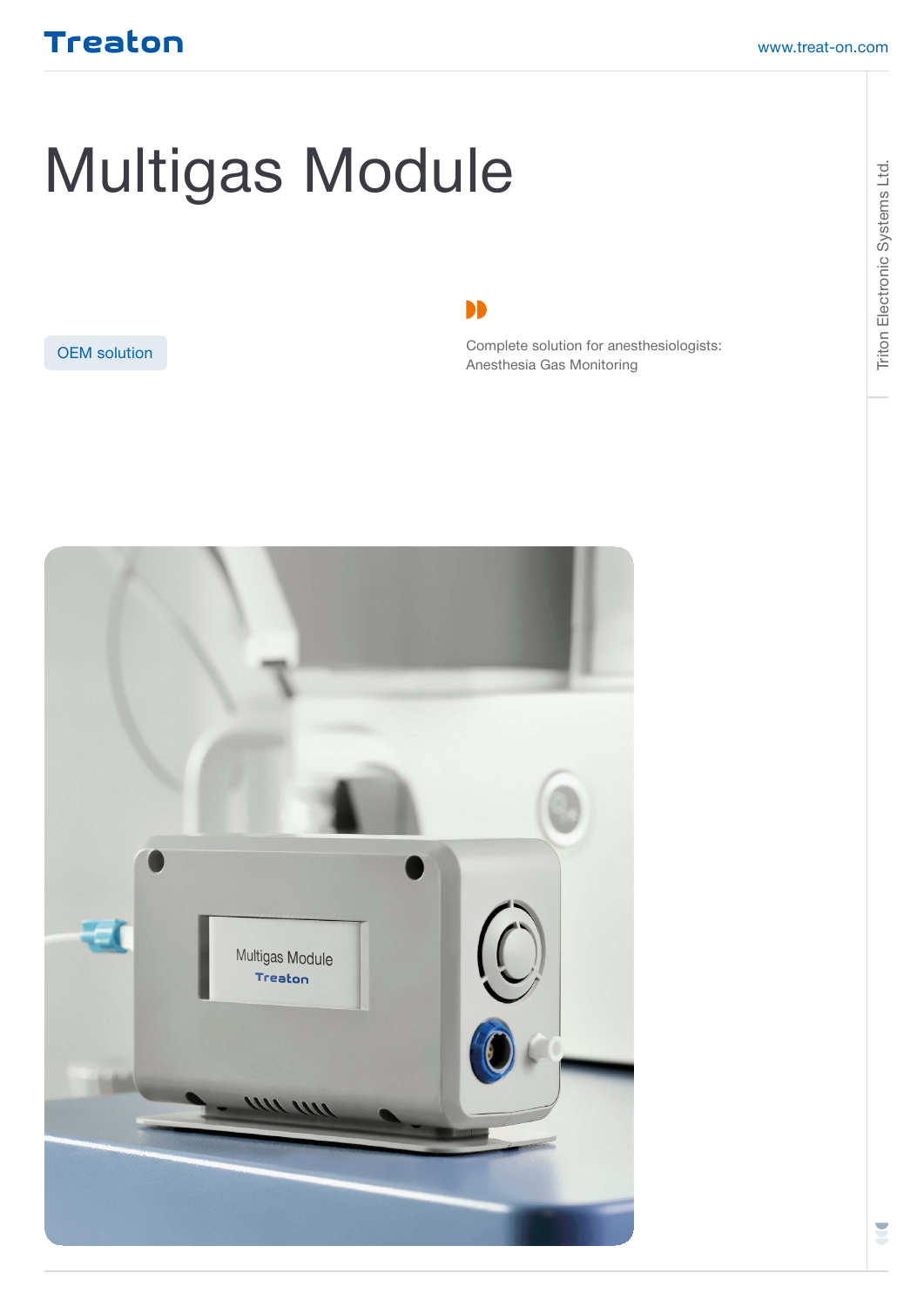## Treaton

# Appearance

Device housing

Multigas is anaesthesia gas analyzer intended for continuous sidestream measurement and monitoring of gas concentration in the patient`s airways. Specially designed for implementation into medical devices, including anaesthesia machines, patient monitors and ventilators.





#### Measured Parameters

Concentration of anesthetic gas agents (Ax): Halotane (option), Isoflurane (Iso), Desflurane (Des), Sevoflurane (Sev) on inspiration (FiAx) and expiration (EtAx).

Concentration of  $CO<sub>2</sub>$  on inspiration (FiCO<sub>2</sub>) and at the end of exhalation ( $E$ tCO<sub>2</sub>).

Respiration rate (RR).

Concentration of  $O_2$  (option) on inspiration (FiO<sub>2</sub>) and at the end of exhalation (EtO<sub>2</sub>).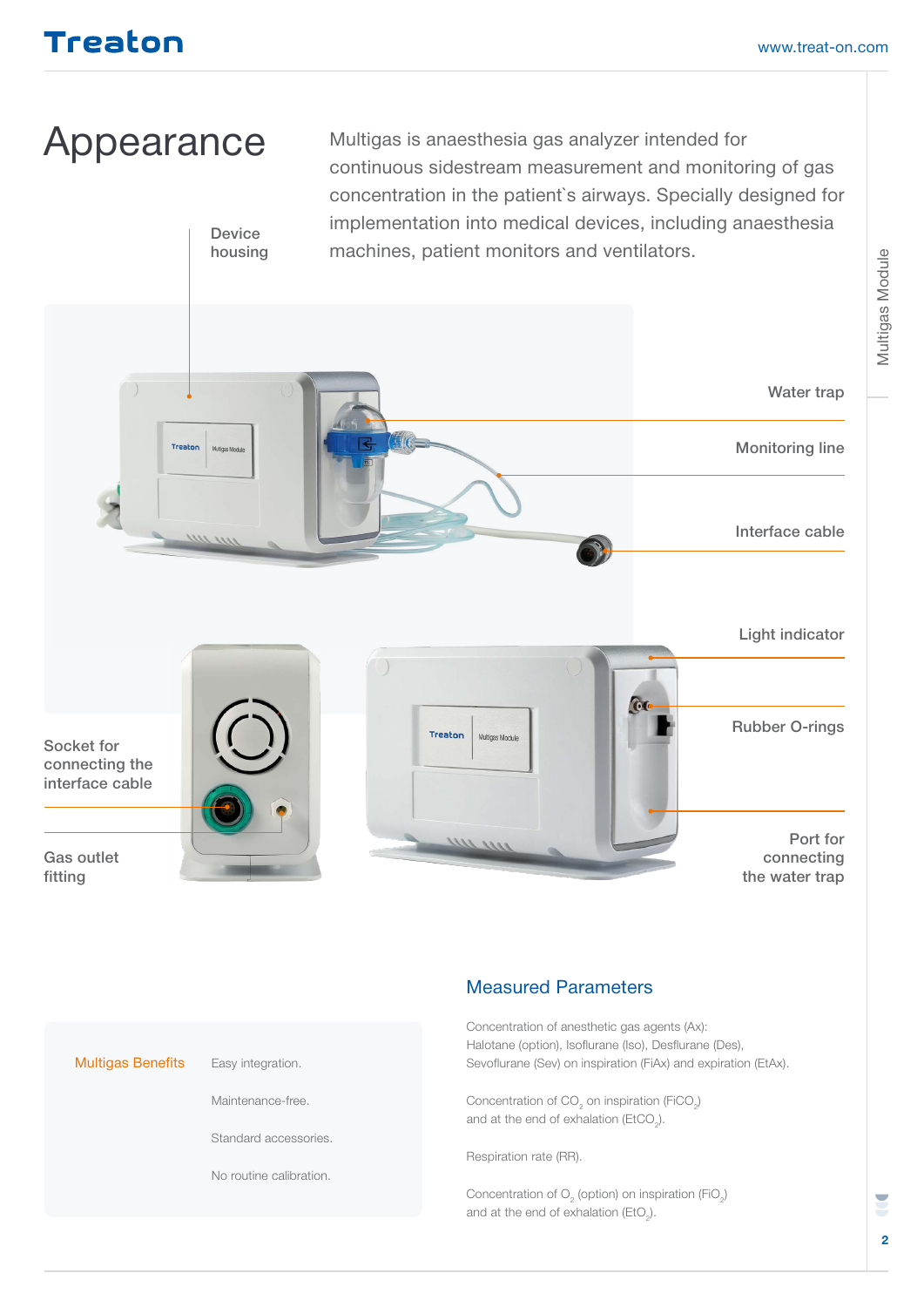#### Agent Measuring Ranges

| Gas                      | Measurement<br>range, Vol % | Accuracy                                  |
|--------------------------|-----------------------------|-------------------------------------------|
| Isoflurane (Iso)         | $0 - 5$                     | $\pm (0.2\% + 15\% \text{ of gas level})$ |
| Desflurane (Des)         | $0 - 17$                    | $\pm (0.2\% + 15\% \text{ of gas level})$ |
| Sevoflurane (Sev)        | $0 - 7$                     | $\pm (0.2\% + 15\% \text{ of gas level})$ |
| Halothane (Hal) (option) | $0 - 5$                     | $\pm 0.2$                                 |
| CO <sub>2</sub>          | $0 - 15$                    | $\pm (0.43\% + 8\% \text{ of gas level})$ |
| $O2$ (option)            | $0 - 100$                   | ±2                                        |

#### OEM Delivery Kit

| Multigas Module                                                                                                                                        | TESM.943129.001                                       | 1 pcs. |
|--------------------------------------------------------------------------------------------------------------------------------------------------------|-------------------------------------------------------|--------|
| Water trap                                                                                                                                             | 60-1300-00 DRYLINE                                    | 1 pcs. |
| Sampling line                                                                                                                                          | 010-700 Flexicare                                     | 1 pcs. |
| Connector                                                                                                                                              | 15M-22M/15 REF2713 or<br>15M-22M/15 010-638 Flexicare | 1 pcs. |
| Interface cable                                                                                                                                        | TESM.704021-03                                        | 1 pcs. |
| Developer kit includes:<br>RS232-USB converter;<br>USB cable;<br>CD with development software and data<br>protocol description;<br>Integration manual. | On request<br>ET555494                                | 1 pcs. |

E **3**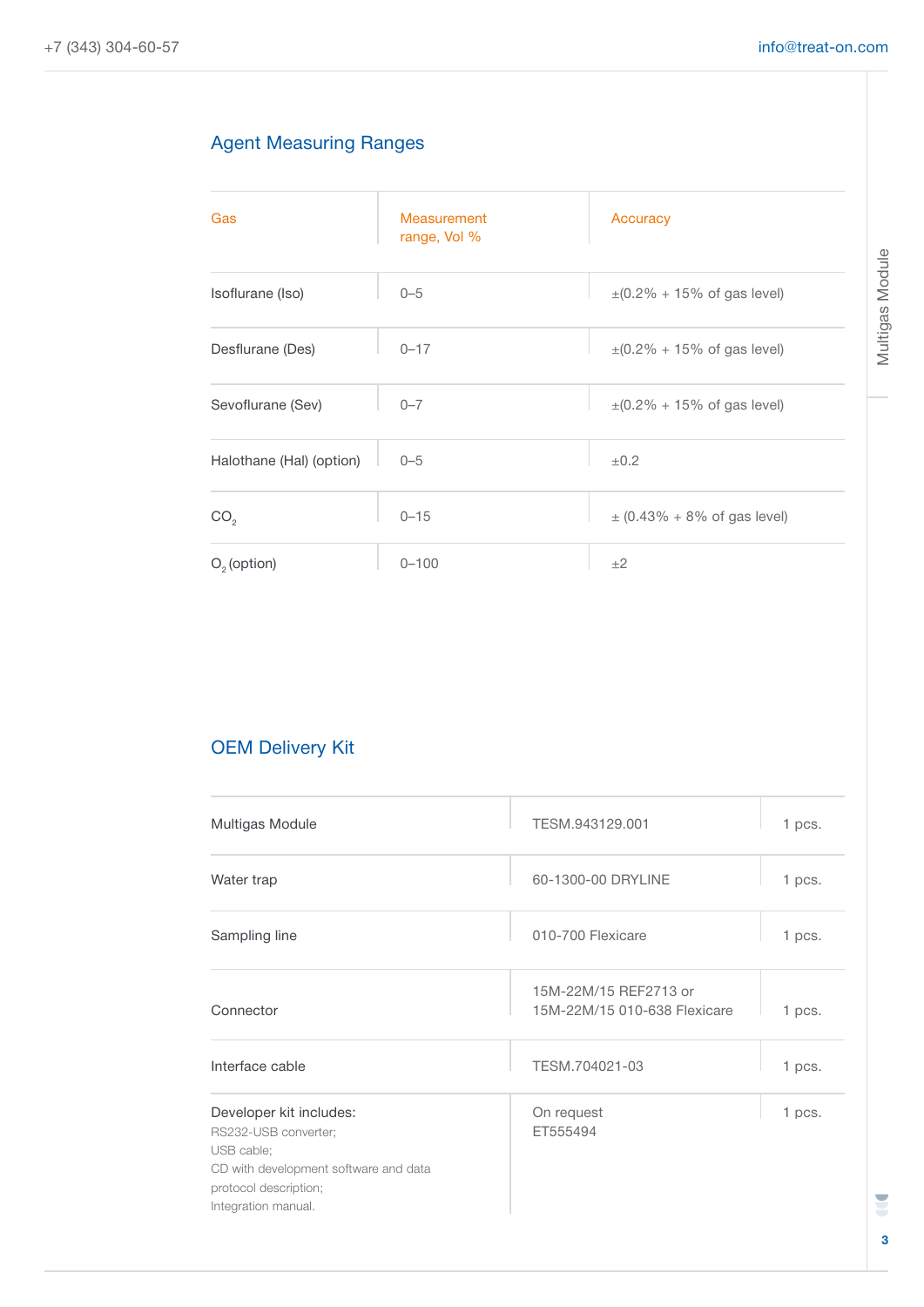## Treaton

# Technical Specification

| Technology                | Non-dispersive infrared (NDIR)                                                                                                                                      |  |
|---------------------------|---------------------------------------------------------------------------------------------------------------------------------------------------------------------|--|
| Measured gases            | Anesthetic agents: Iso, Des, Sev, Hal (option), CO <sub>2</sub> , O <sub>2</sub> (option)                                                                           |  |
| Measured parameters       | Inspired and expired gas concentrations of all gases;<br>respiration rate; ambient pressure                                                                         |  |
| Patient age groups        | Adult, pediatric                                                                                                                                                    |  |
| Self-diagnosis            | Availability                                                                                                                                                        |  |
| Warm-up time              | ISO accuracy within 45 sec. Full accuracy within 10 min,<br>$CO2$ channel 10 sec.                                                                                   |  |
| Response time             | 2.5 <sub>sec</sub>                                                                                                                                                  |  |
| Resolution                | 0.1                                                                                                                                                                 |  |
| Gas sampling rate         | 50-250 ml/min                                                                                                                                                       |  |
| Respiration rate range    | 0-160 breath per minute (BPM)                                                                                                                                       |  |
| Respiration rate accuracy | $± 1$ breath                                                                                                                                                        |  |
| Apnea detection range     | 10-60 sec, default 20 sec                                                                                                                                           |  |
| Calibration               | No user calibration required.<br>Supports automatic atmospheric pressure compensation                                                                               |  |
| Dimensions & Weight       | External module: 150x95x60 mm. 0.5 kg                                                                                                                               |  |
| Power                     | Voltage: $5 V \pm 5\%$<br>Power consumption: 2.5 W, not more than 5 W at the warm-up                                                                                |  |
| Environment/Protection    | Water and splash resistance: IP22<br>Operation: 10-35°C, RH 10-90%<br>Storage: 5-40°C, RH <80% at 25°C, 390-900 mmHg<br>Transportation: -50 to 50°C                 |  |
| Integration               | Interface: RS232<br>Connector: 5-pin ODU<br>Data output: FiCO <sub>2</sub> , FiO <sub>2</sub> , FiAx, EtCO <sub>2</sub> , EtO <sub>2</sub> , EtAx, Respiration rate |  |
| Standards                 | Developed in accordance with the requirements: EN 60601-1,<br>IEC 60601-1-2, EN ISO 80601-2-55, MDD 93/42/EEC, RoHS                                                 |  |

U **4**